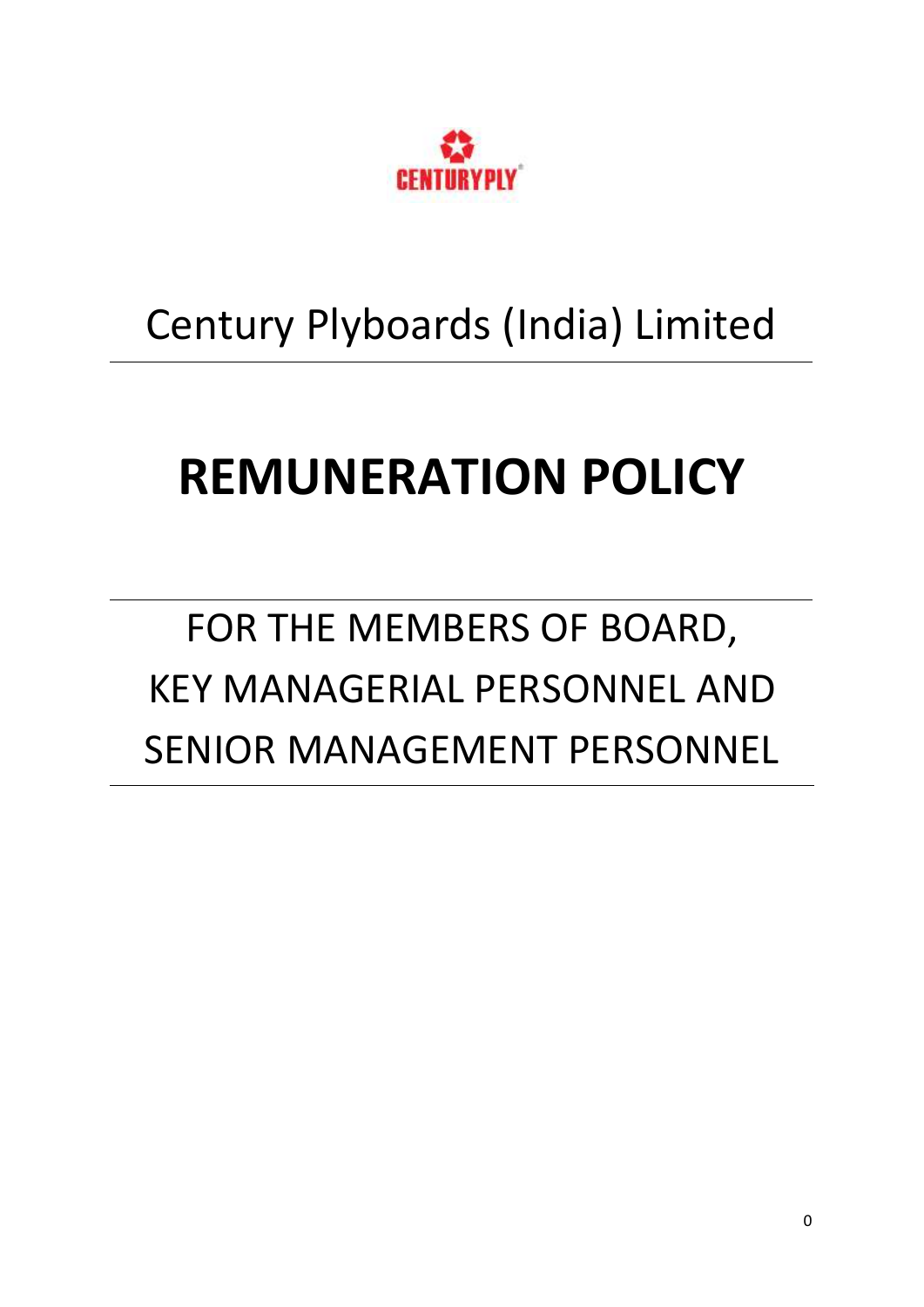#### **1. Preamble**

- 1.1 The remuneration policy provides a framework for remuneration paid to the members of the Board of Directors ("Board"), Key Managerial Personnel ("KMP") and the Senior Management Personnel ("SMP") of the Company (collectively referred to as "**Executives**"). The expression ''senior management'' shall mean officers/ personnel of the listed entity who are members of its core management team excluding board of directors and normally this shall comprise all members of management one level below the chief executive officer/managing director/whole time director/executive director/manager (including chief executive officer/manager, in case they are not part of the Board) and shall specifically include company secretary and chief financial officer.
- 1.2 The policy may be reviewed as and when required by the Nomination and Remuneration Committee of the Board of Directors .

#### **2. Aims & Objectives**

- 2.1 The aims and objectives of this remuneration policy may be summarized as follows:
- 2.1.1 The remuneration policy aims to enable the company to attract, retain and motivate highly qualified members for the Board and other executive level and to ensure their long term sustainability.
- 2.1.2 The remuneration policy seeks to enable the company to provide a wellbalanced and performance-related compensation package, taking into account shareholder interests, industry standards and relevant Indian corporate regulations.
- 2.1.3 The remuneration policy will ensure that the interests of Board members & senior executives are aligned with the business strategy and risk tolerance, objectives, values and long-term interests of the company and will be consistent with the "pay-for-performance" principle.
- 2.1.4 The remuneration policy will ensure that remuneration to directors, key managerial personnel and senior management involves a balance between fixed and incentive pay reflecting short and long-term performance objectives appropriate to the working of the company and its goals.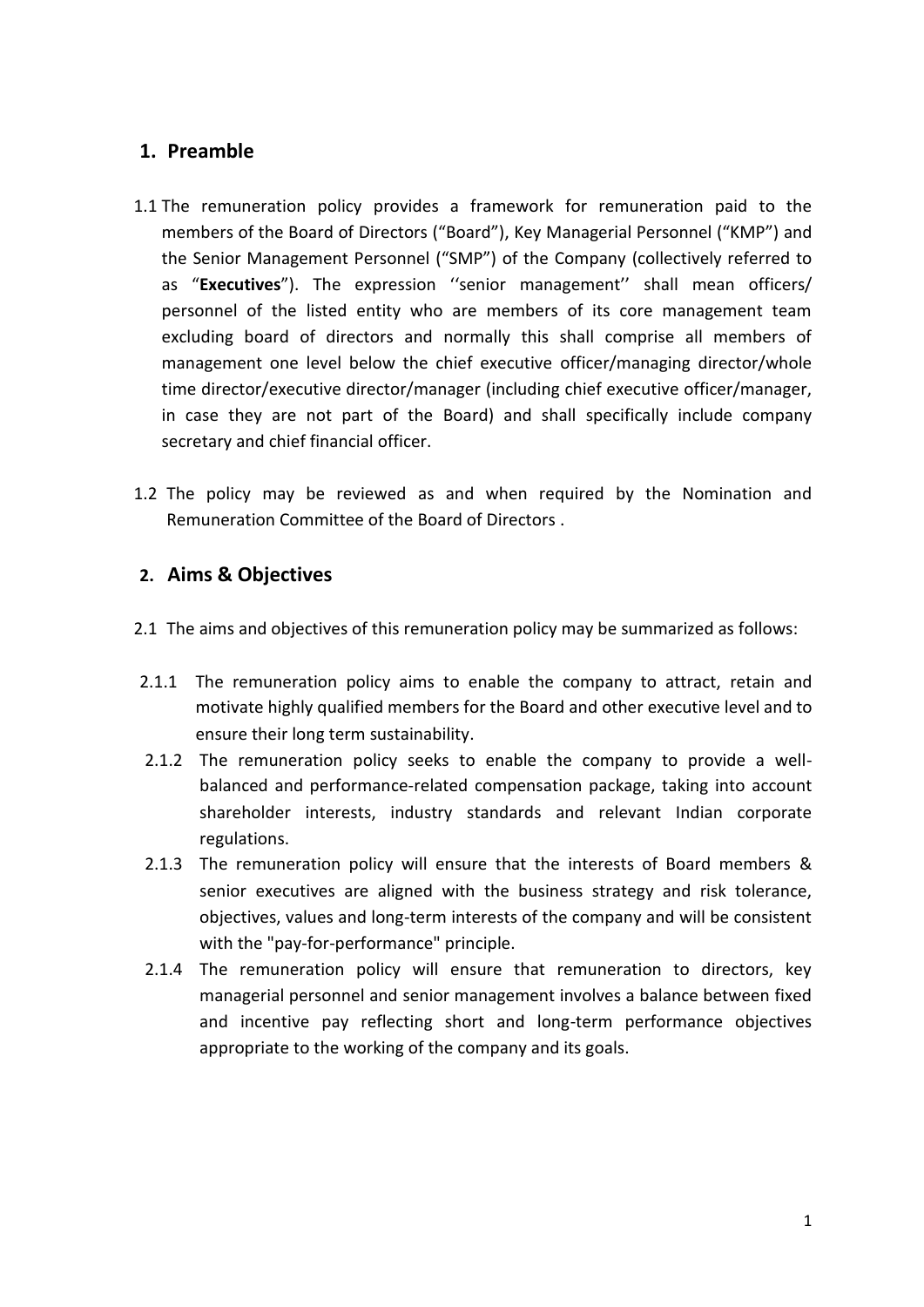#### **3. Principles of remuneration**

- 3.1 Support for Strategic Objectives: Remuneration and reward frameworks and decisions shall be developed in a manner that is consistent with, supports and reinforces the achievement of the Company's vision and strategy.
- 3.2 Transparency: The process of remuneration management shall be transparent, conducted in good faith and in accordance with appropriate levels of confidentiality.
- 3.3 Internal equity: The Company shall remunerate the board members, KMP and senior management in terms of their roles within the organisation. Positions shall be formally evaluated to determine their relative weight in relation to other positions within the Company.
- 3.4 External equity: The Company strives to pay an equitable remuneration, capable of attracting and retaining high quality personnel. Therefore the Company will remain logically mindful of the ongoing need to attract and retain high quality people, and the influence of external remuneration pressures. Reference to external market norms will be made using appropriate market sources, including relevant and comparative survey data, as determined to have meaning to the Company's remuneration practices at that time.
- 3.5 Flexibility: Remuneration and reward offerings shall be sufficiently flexible to meet both the needs of individuals and those of the Company whilst complying with relevant tax and other legislation.
- 3.6 Performance-Driven Remuneration: The Company shall entrench a culture of performance driven remuneration through the implementation of the Performance Incentive System.
- 3.7 Affordability and Sustainability: The Company shall ensure that remuneration is affordable on a sustainable basis.

#### **4 Nomination and Remuneration Committee (NRC)**

4.1 Members of the Committee shall be appointed by the Board and shall comprise of three or more non-executive directors out of which not less than one-half shall be independent directors.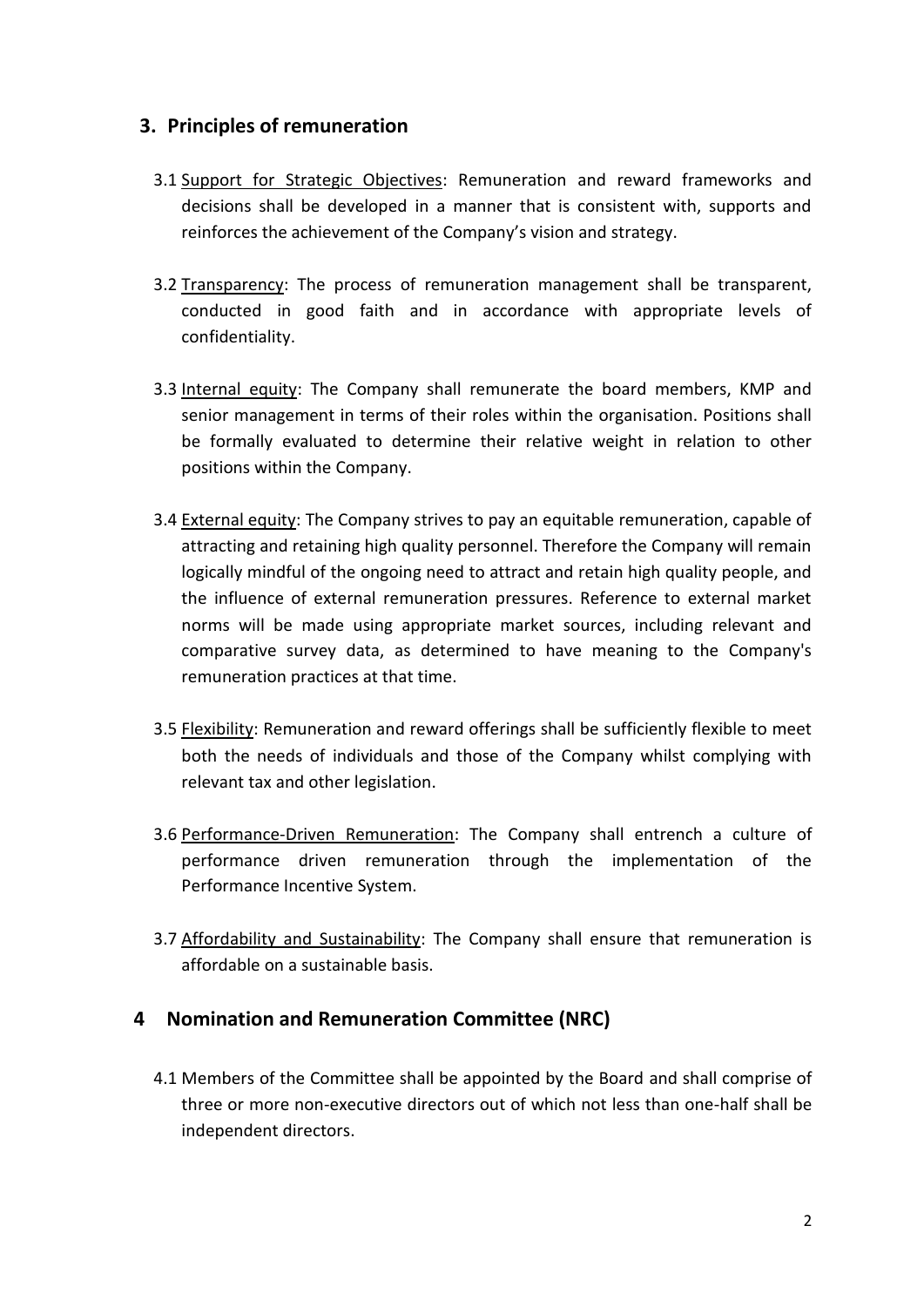- 4.2 The Committee shall carry out responsibilities as assigned by the Board, which may include the following.-
	- 4.2.1 Recommending/ reviewing remuneration of the Managing Director(s) / Whole-time Director(s)/ Executive Directors based on their performance and defined assessment criteria;;
	- 4.2.2 formulating the criteria for determining qualifications, positive attributes and independence of a director and recommend to the Board a policy, relating to the remuneration of the Directors, Key Managerial Personnel and other employees;
	- 4.2.3 identifying persons who are qualified to become directors and who may be appointed in senior management in accordance with the laid down criteria and recommend to the Board their appointment and removal;
	- 4.2.4 Formulating the criteria and specifying the manner for effective evaluation of performance of Board, its Committees and individual Directors including independent directors, reviewing its implementation and compliance and also carrying out of such evaluation either by the NRC or the Board or an independent external agency;
	- 4.2.5 recommending to the Board, all remuneration, in whatever form, payable to senior management;
	- 4.2.6 recommending whether or not to extend or continue the term of appointment of the Independent Directors, on the basis of the report of performance evaluation of Independent Directors;
	- 4.2.7 devising a policy on Board diversity

4.3 The Committee shall:

- 4.3.1 review the ongoing appropriateness and relevance of the remuneration policy;
- 4.3.2 ensure that all provisions regarding disclosure of remuneration, including pensions, are fulfilled;
- 4.3.3 obtain reliable, up-to-date information about remuneration in other companies;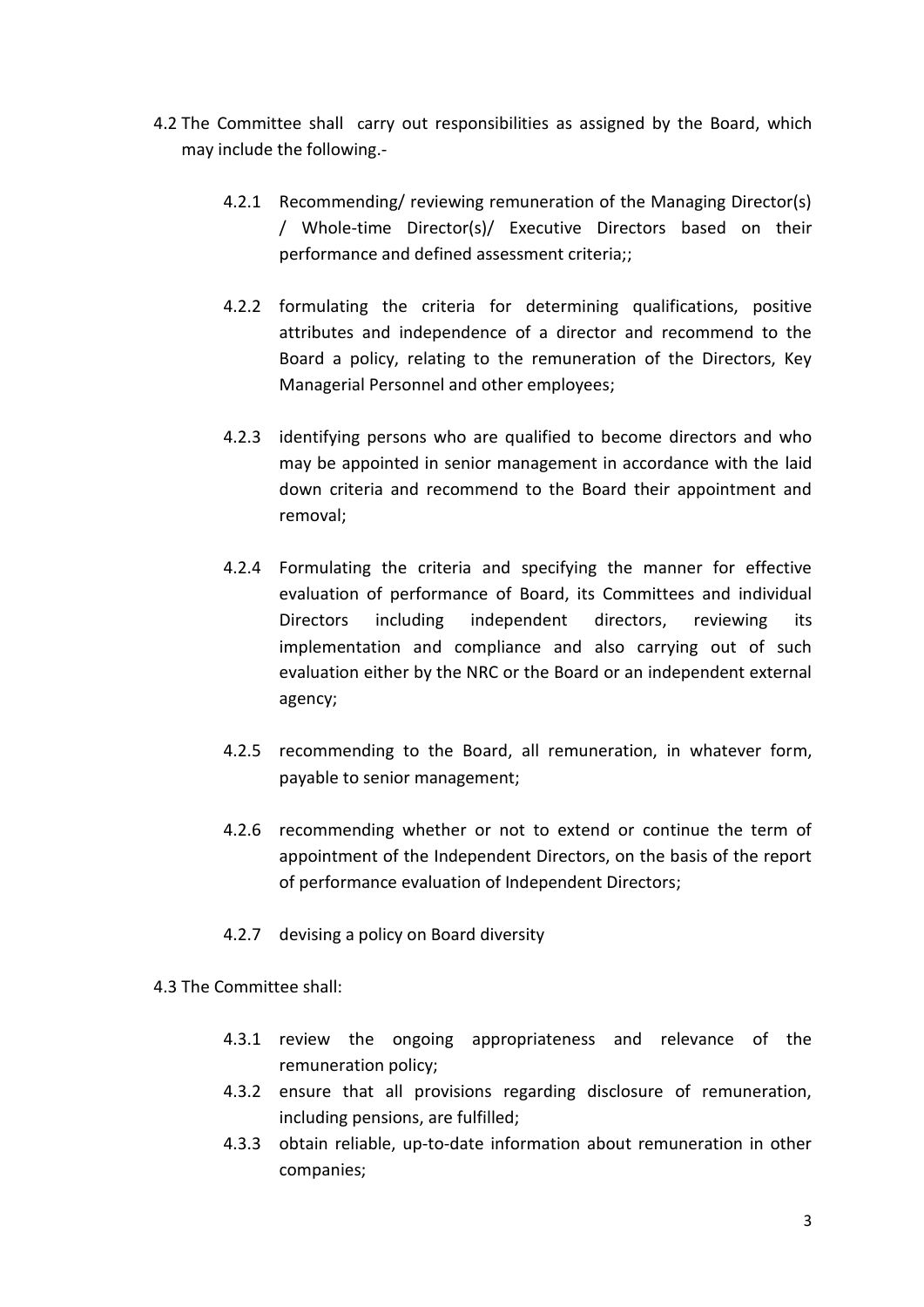- 4.3.4 ensure that no director or executive is involved in any decisions as to their own remuneration.
- 4.4 Without prejudice to the generality of the terms of reference to the Remuneration Committee set out above, the Remuneration Committee shall:
	- 4.4.1 operate the Company's share option schemes (if any) or other incentives schemes (if any) as they apply to. It shall recommend to the Board the total aggregate amount of any grants to employees (with the specific grants to individuals to be at the discretion of the Board) and make amendments to the terms of such schemes (subject to the provisions of the schemes relating to amendment);
	- 4.4.2 liaise with the trustee / custodian of any employee share scheme which is created by the Company for the benefit of employees or Directors; and
	- 4.4.3 review the terms of executive Directors' service contracts from time to time.

#### **5 Procedure for selection and appointment of the Board Members**

#### **5.1 Board membership criteria**

- 5.1.1. The Committee, along with the Board, reviews on an annual basis, appropriate skills, characteristics and experience required of the Board as a whole and its individual members. The objective is to have a Board with diverse background and experience in business, government, academics, technology and in areas that are relevant for the Company's global operations
- 5.1.2. In evaluating the suitability of individual Board members, the Committee takes into account many factors, including general understanding of the Company's business dynamics, global business and social perspective, educational and professional background and personal achievements. Directors must possess experience at policy-making and operational levels in large organizations with significant international activities that will indicate their ability to make meaningful contributions to the Board's discussion and decision-making in the array of complex issues facing the Company.
- 5.1.3. Director should possess the highest personal and professional ethics, integrity and values. They should be able to balance the legitimate interest and concerns of all the Company's stakeholders in arriving at decisions, rather than advancing the interests of a particular constituency.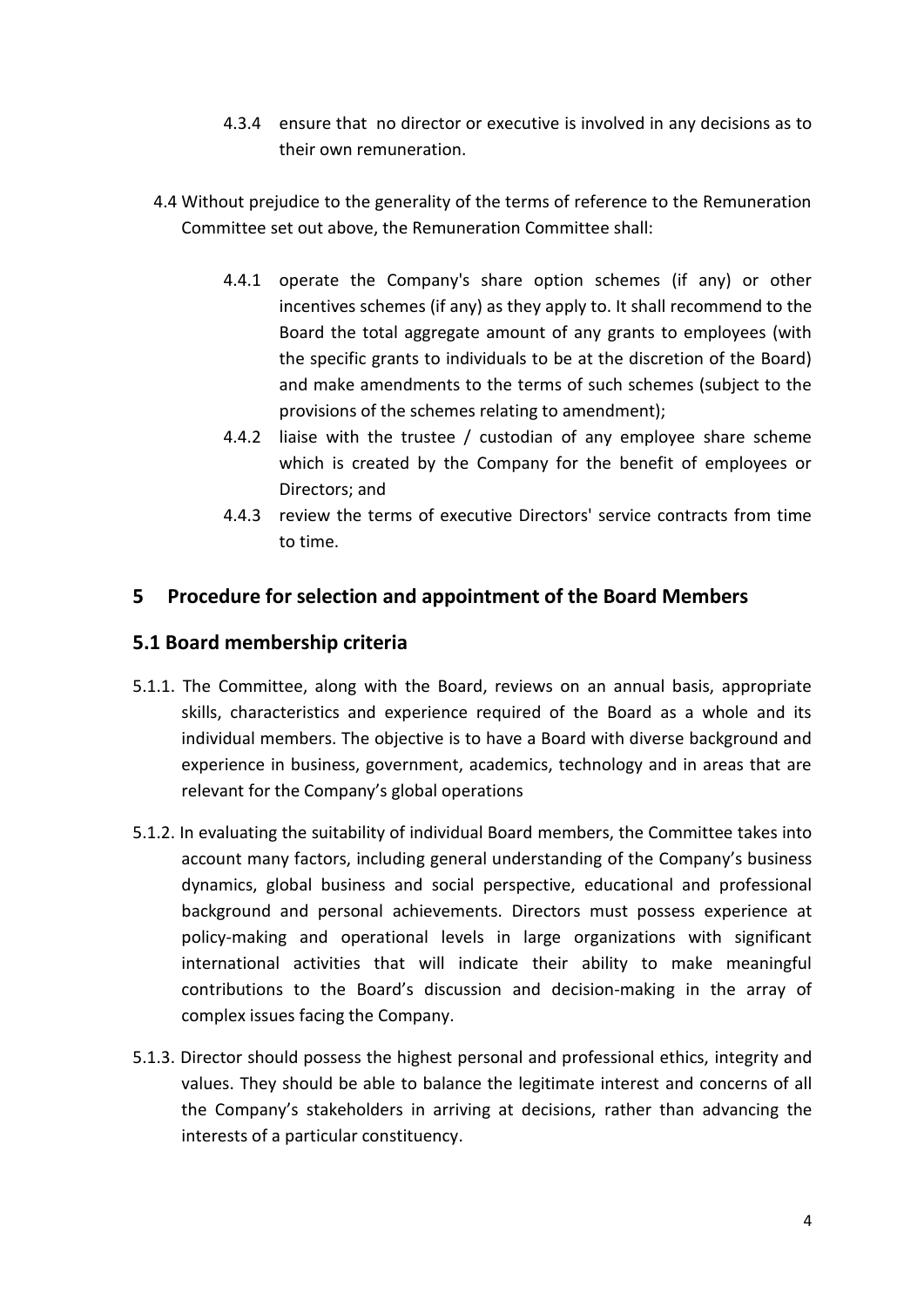- 5.1.4. In addition, Directors must be willing to devote sufficient time and energy in carrying out their duties and responsibilities effectively. They must have the aptitude to critically evaluate management's working as part of a team in an environment of collegiality and trust.
- 5.1.5. The Committee evaluates each individual with the objective of having a group that best enables the success of the Company's business.

#### **5.2 Selection of Board Members/ extending invitation to a potential director to join the Board**

- 5.2.1. One of the roles of the Committee is to periodically identify competency gaps in the Board, evaluate potential candidates as per the criteria laid above, ascertain their availability and make suitable recommendations to the Board. The objective is to ensure that the Company's Board is appropriate at all points of time to be able to take decisions commensurate with the size and scale of operations of the Company. The Committee also identifies suitable candidates in the event of a vacancy being created on the Board on account of retirement, resignation or demise of an existing Board member. Based on the recommendations of the Committee, the Board evaluates the candidate(s) and decides on the selection of the appropriate member.
- 5.2.2. The Board then makes an invitation (verbal / written) to the new member to join the Board as a Director. On acceptance of the same, the new Director is appointed by the Board

#### **6. Procedure for selection and appointment of Executives other than Board Members**

- 6.1 The Committee shall actively liaise with the relevant departments of the Company to study the requirement for management personnel;
- 6.2 The Committee may conduct a wide-ranging search for candidates for the positions of KMP and SMP within the Company, within enterprises controlled by the Company or within enterprises in which the Company holds equity, and on the human resources market;
- 6.3 The professional, academic qualifications, professional titles, detailed work experience and all concurrently held positions of the initial candidates shall be compiled;
- 6.4 A meeting of the Committee shall be convened, and the qualifications of the initial candidates shall be examined on the basis of the conditions for appointment of KMP and SMP;
- 6.5 Before the selection of KMP or SMP, the recommendations of and relevant information of the relevant candidate(s) shall be submitted to the Board of Directors;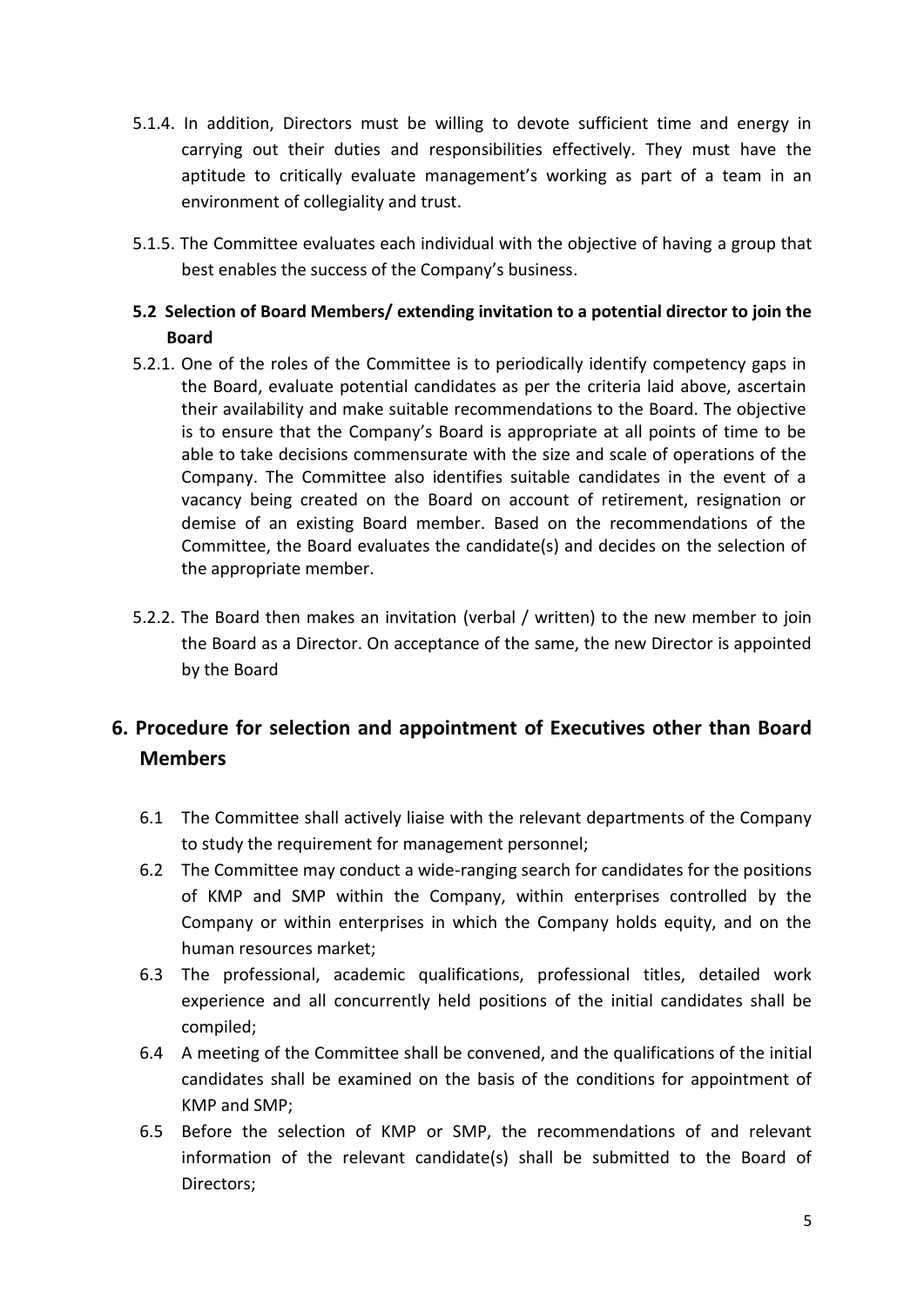6.6 The Committee shall carry out other follow-up tasks based on the decisions of and feedback from the Board of Directors.

#### **7. Compensation Structure**

#### 7.1 **Remuneration to Non-Executive/ Independent Directors:**

The Non-executive/ Independent Directors of the Company are paid remuneration by way of sitting fees only for attending the meetings of the Board of Directors and its Committees. The said sitting fees paid to the Non-executive Directors for the Board Meetings and Committee meetings are fixed by the Board and reviewed from time to time in accordance with applicable law.

The Non-Executive/Independent Directors may be paid commission as the Board may approve from time to time on recommendation of the Nomination and Remuneration Committee subject to limits prescribed in the Companies Act, 2013 or Rules made thereunder and approved by the shareholders.

Travelling, fooding & lodging expenses of outstation Non-Executive/Independent Directors for attending Board/Committee meetings shall be borne by the Company.

The Independent Directors shall not be entitled to any stock option of the Company.

Where the annual remuneration payable to a single Non-Executive director exceeds fifty per cent of the total annual remuneration payable to all non-executive directors, then approval of the shareholders by special resolution shall be obtained every year.

#### 7.2 **Remuneration to Executive Directors, Key Managerial Personnel(s) (KMPs) & Senior Management Personnel(s) (SMPs):**

The Company has a credible and transparent framework in determining and accounting for the remuneration of the Managing Director / Whole Time Directors / Executive Directors (MD/WTD/EDs), Key Managerial Personnel(s) (KMPs) and Senior Management Personnel(s) (SMPs). Their remuneration are governed by the external competitive environment, track record, potential, individual performance and performance of the company as well as industry standards.

The remuneration determined for MD/WTD/EDs shall be recommended by the Nomination and Remuneration Committee and approved by the Board of Directors and members at the next general meeting of the Company and by the Central Government in case such appointment is at variance to the conditions specified in Schedule V of the Companies Act, 2013. As a policy, the Executive Directors shall not be paid sitting fee.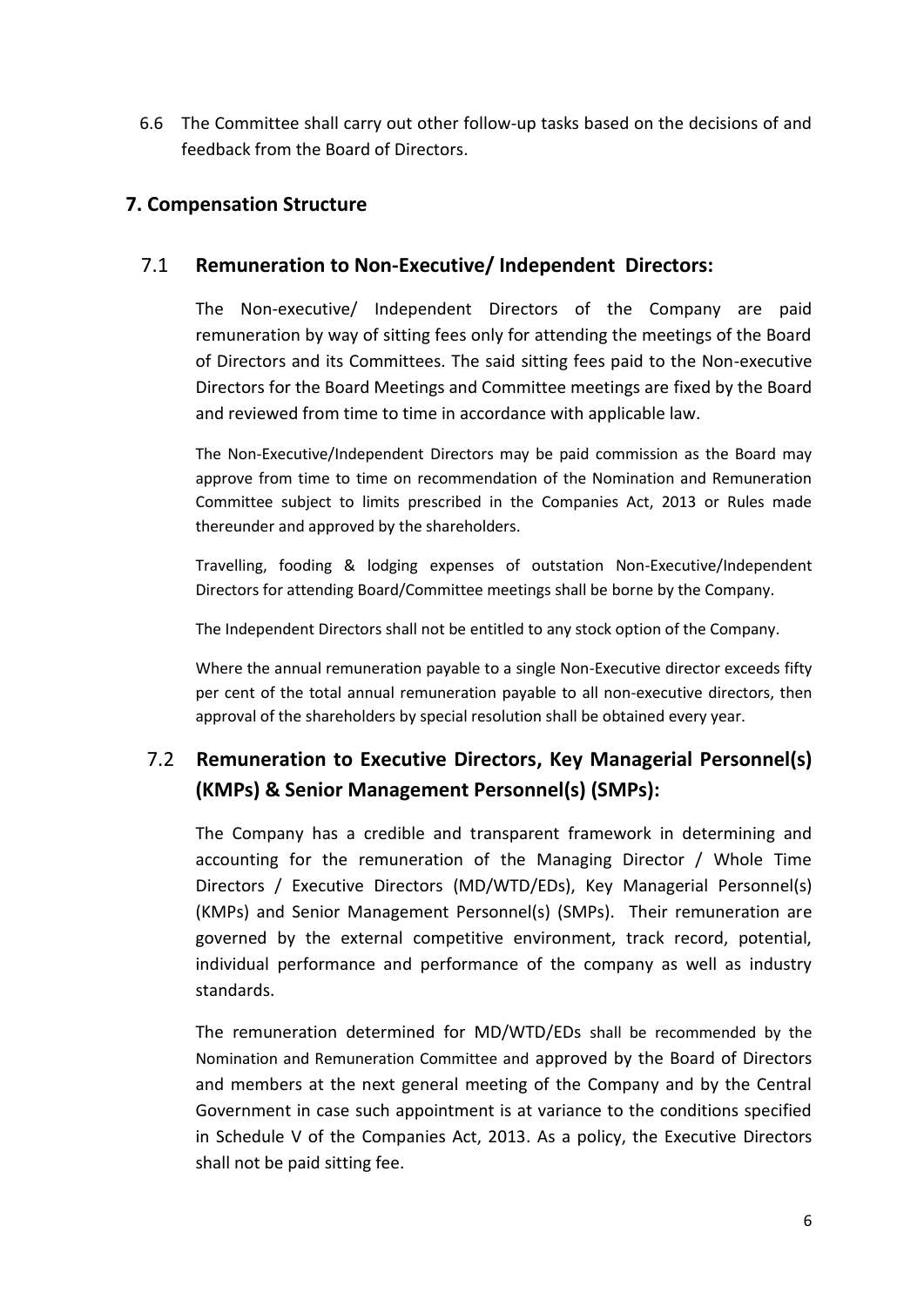In addition to the basic/fixed salary, benefits, perquisites and allowances, the Company may provide for payment to its MDs/ WTD/EDs, such remuneration by way of commission, calculated with reference to the net profits of the Company in a particular financial year, as may be determined by the Board on recommendations made by the Nomination and Remuneration Committee, subject to the overall ceilings stipulated in Section 197 and other applicable provisions of the Companies Act, 2013. The specific amount payable to the MDs/WTD/EDs would be based on their performance.

The fees or compensation payable to Executive directors who are promoters or members of the promoter group, shall be subject to the approval of the shareholders by special resolution in general meeting, if-

- (a) the annual remuneration payable to such Executive director exceeds rupees 5 crore or 2.5 per cent of the net profits of the Company, whichever is higher; or
- (b) where there is more than one such director, the aggregate annual remuneration to such directors exceeds 5 per cent of the net profits (calculated as per section 198 of the Companies Act, 2013) of the Company.

The Nomination and Remuneration Committee shall recommend the remuneration of the KMP/SMP of the Company. The Compensation for the other employees would be guided by the external competitiveness and internal parity and shall be based on the Key Result Areas (KRAs) identified and the achievement thereof. The increments shall usually be linked to their performance as well as performance of the Company. The remuneration structure can be divided into fixed and variable components and can also include issuance of stock options.

#### **8. Role of Independent Directors**

8.1 The Independent Directors shall have power and authority to determine appropriate levels of remuneration of executive directors, key managerial personnel and senior management and have a prime role in appointing and where necessary recommend removal of executive directors, key managerial personnel and senior management.

#### **9. Approval and publication**

- 9.1 This remuneration policy as framed and revised from time to time by the Committee shall be recommended to the Board of Directors for its approval.
- 9.2 This policy shall be placed on the Company's website.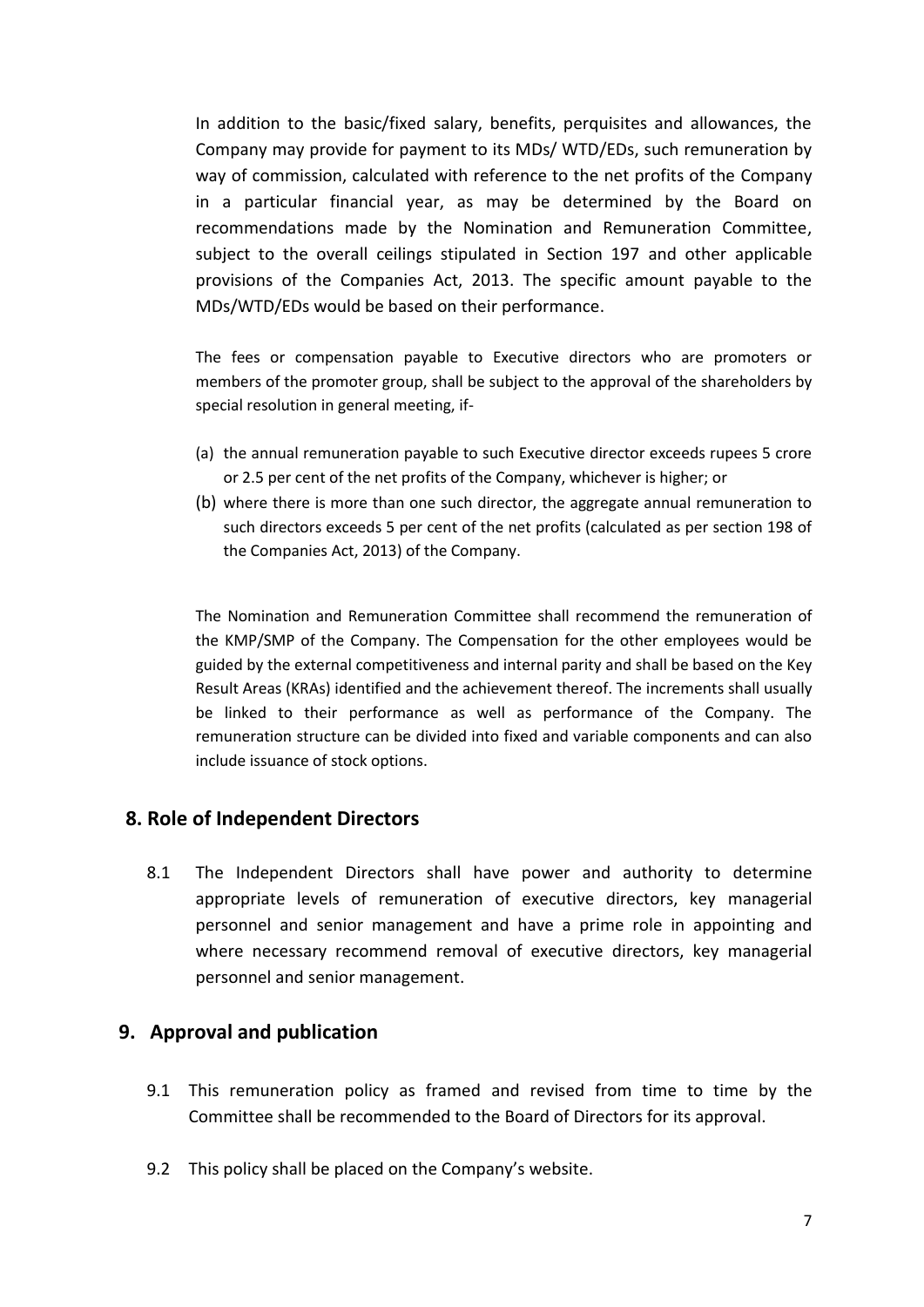9.3 Necessary disclosures in respect of the policy shall be made in the Directors Report in the manner stated in the Companies Act, 2013 or any other statute.

#### **10. Supplementary provisions**

- 10.1 This Policy shall formally be implemented from the date as may be approved pursuant to a resolution of the Board of Directors.
- 10.2 Any matters not provided for in this Policy shall be handled in accordance with relevant State laws and regulations and the Company's Articles of Association. If this Policy conflict with any laws or regulations subsequently promulgated by the state or with the Company's Articles of Association as amended pursuant to lawful procedure, the relevant state laws and regulations and the Company's Articles of Association shall prevail, and this Policy shall be amended and submitted to the Board of Directors for review and adoption.
- 10.3 The right to interpret this Policy vests in the Board of Directors of the Company.

#### **11. Amendment:**

Any change in the Policy shall be approved by the Board of Directors or any of its Committees (as may be authorized by the Board of Directors in this regard). The Board of Directors or any of its authorized Committees shall have the right to withdraw and / or amend any part of this Policy or the entire Policy, at any time, as it deems fit, or from time to time, and the decision of the Board or its Committee in this respect shall be final and binding. Any subsequent amendment / modification in the Listing Regulations and / or any other laws in this regard shall automatically apply to this Policy.

#### **12. Effective Date:**

This Policy is effective from 10<sup>th</sup> August, 2021.